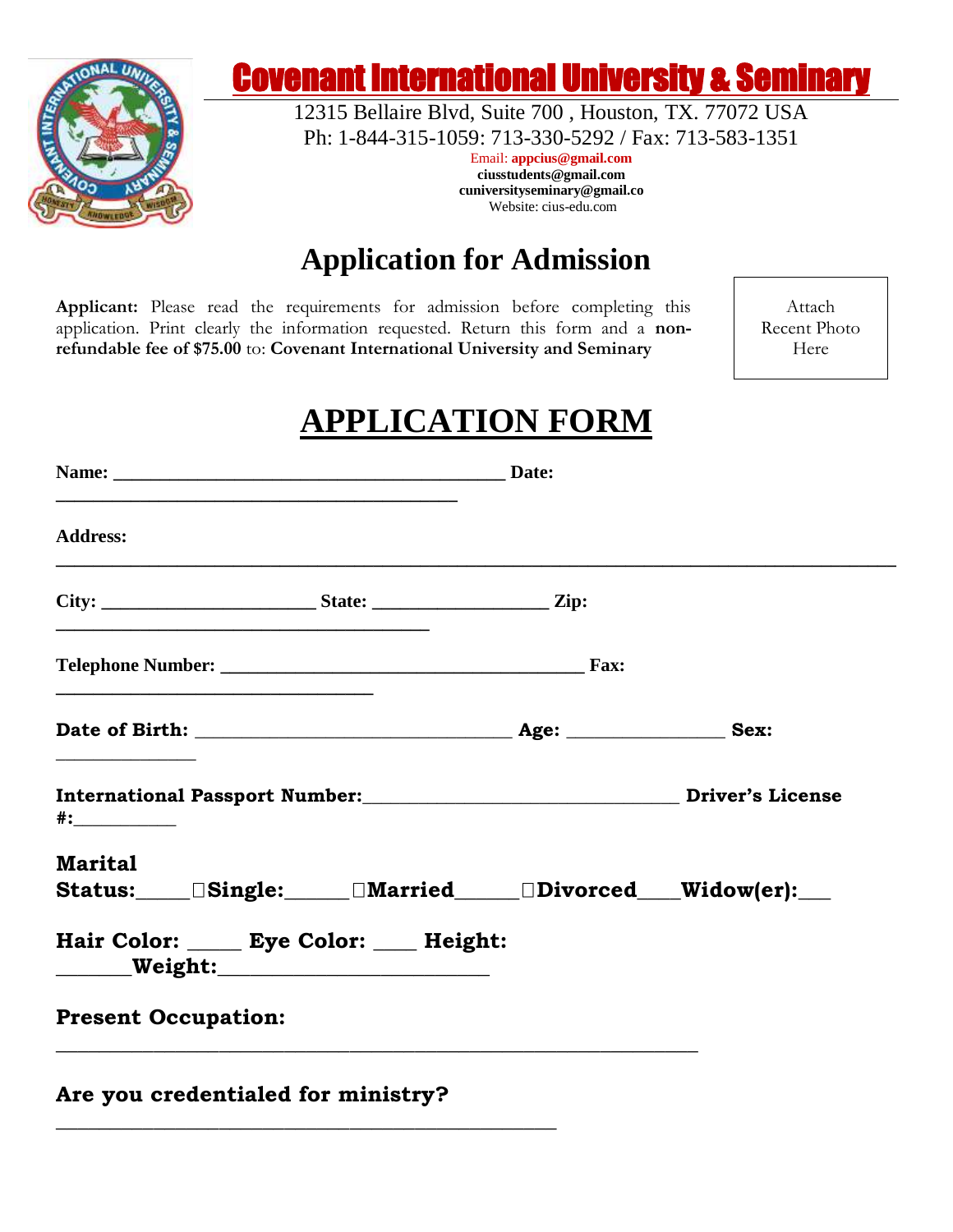#### **Level: Licensed Ordained--If so, what Church or Denomination?**

**\_\_\_\_\_\_\_\_\_\_\_\_\_\_\_\_\_\_\_\_\_\_\_\_\_\_\_\_\_\_\_\_\_\_\_\_\_\_\_\_\_\_\_\_\_\_\_\_\_\_\_\_\_\_\_\_\_\_\_\_\_\_\_\_\_\_\_\_\_\_\_\_\_\_\_**

| Email:                      |                                                                                                                                                                                                                                     |  |
|-----------------------------|-------------------------------------------------------------------------------------------------------------------------------------------------------------------------------------------------------------------------------------|--|
|                             | <b>Academic History:</b>                                                                                                                                                                                                            |  |
| <b>Name of Institution:</b> |                                                                                                                                                                                                                                     |  |
|                             |                                                                                                                                                                                                                                     |  |
| <b>Name of Institution:</b> |                                                                                                                                                                                                                                     |  |
|                             |                                                                                                                                                                                                                                     |  |
| <b>Name of Institution:</b> |                                                                                                                                                                                                                                     |  |
|                             |                                                                                                                                                                                                                                     |  |
| <b>Highest Level of</b>     | <b>Education:</b> The contract of the contract of the contract of the contract of the contract of the contract of the contract of the contract of the contract of the contract of the contract of the contract of the contract of t |  |
|                             |                                                                                                                                                                                                                                     |  |
|                             |                                                                                                                                                                                                                                     |  |

# **GENERAL APPLICATION CONTINUES:**

Applicant agrees to the following terms and conditions: Agreement made by and between the Applicant whose name and address are listed above, hereinafter referred to as the "applicant," and COVENANT INTERNATIONAL UNIVERSITY AND SEMINARY., whose principal place of business is located at 7457 HARWIN DRIVE, HOUSTON, TEXAS 77036 USA, hereinafter referred to as the "School".

### **School (Select Department of Choice)**

 $\circ$  college of theological studies

**\_\_\_\_\_\_\_\_\_\_\_\_\_\_\_\_\_\_\_\_\_\_\_\_\_\_\_\_\_\_** 

- $\circ$  college of international chaplaincy
- $\circ$  College of International Studies

#### **Program Start Date Later and Start Automatic Start Automatic Start Automatic Start Automatic Start Automatic Start Automatic Start Automatic Start Automatic Start Automatic Start Automatic Start Automatic Start Automati**

Anticipated Date of Completion \_\_\_\_\_\_\_\_\_\_\_\_\_\_\_\_\_\_\_\_\_\_\_\_\_\_\_\_\_\_\_\_\_\_\_\_\_\_\_\_\_\_\_\_\_\_\_\_\_\_\_\_\_\_\_\_\_\_\_\_\_\_\_\_\_\_\_\_\_\_\_

COVENANT INTERNATIONAL UNIVERSITY maintains continuous enrolment throughout the program. This agreement is for the program below.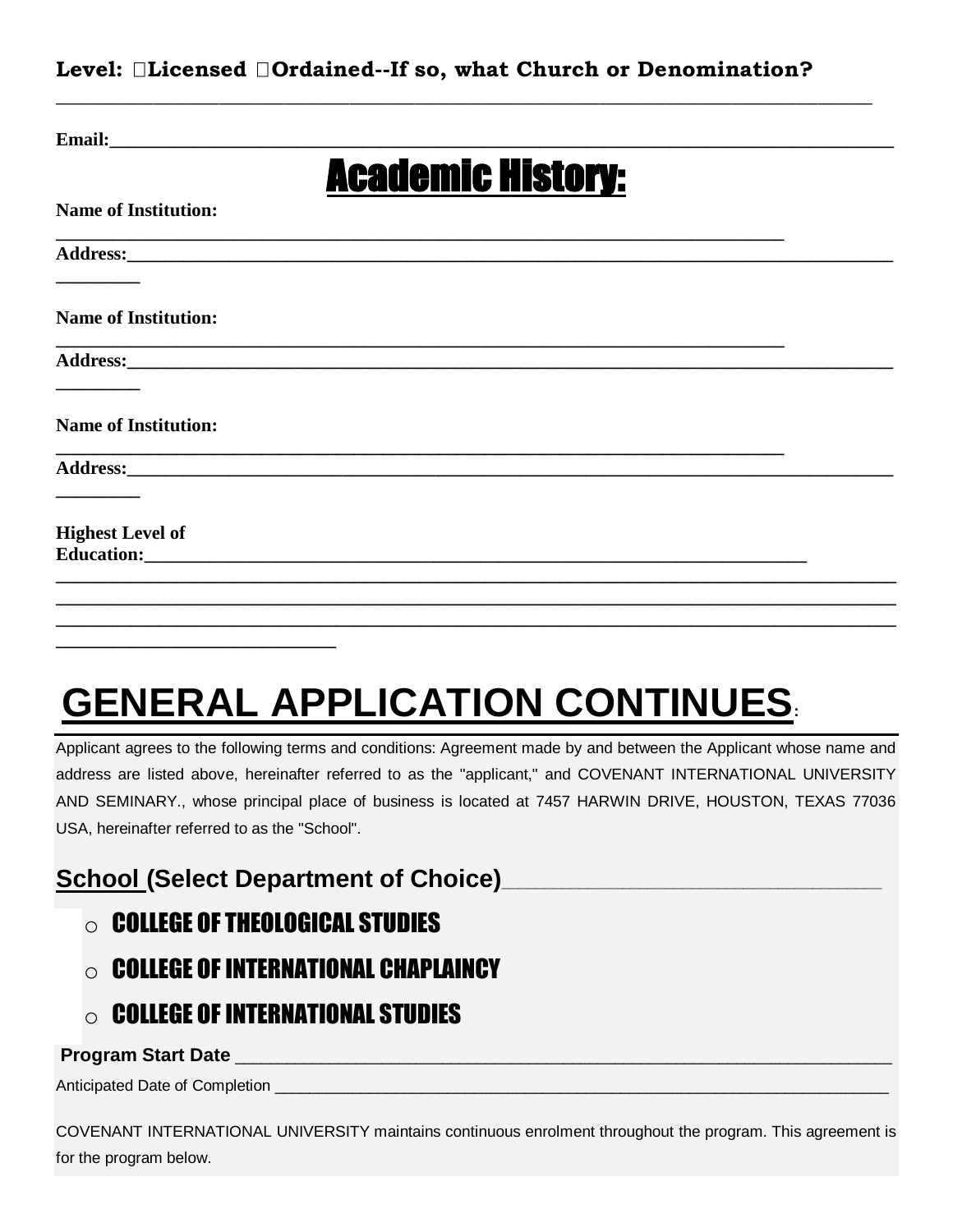#### Programs at A Glance

| Please choose the type of degree and Name of Degree you are applying |
|----------------------------------------------------------------------|
| for:                                                                 |
| <b>Associate Degree:</b>                                             |
| Bachelor Degree:                                                     |
| Master Degree: __                                                    |
| <b>Doctoral Degree:</b>                                              |
|                                                                      |

## CONVOCATION DATE:

Degree Concentration: \_\_\_\_\_\_\_\_\_\_\_\_\_\_\_\_\_\_\_\_\_\_\_\_\_\_\_\_\_\_\_\_\_\_\_\_\_\_\_\_\_\_\_\_\_\_\_\_\_\_\_\_\_\_\_\_\_\_\_\_\_\_\_\_\_\_\_\_\_

### Student Initials:

Legally Binding This Agreement is legally binding when signed by the student and accepted by **COVENANT INTERNATIONALUNIVERSITY.**

# Student Initials<sup>..</sup>

Online Disclosure When tuition for a course(s) is paid by the student within in 72 hours the student is issued a CIUS number and password for access to the online restricted classroom. The classroom contains the syllabi, assignment/lessons and exams. Any textbooks required for the course(s) is the students responsibility to order and purchase. Students have the right to cancel any course(s) and receive a full refund within 7 calendar days from the receipt of the "new student notification" emailed to the student containing the **CIUS** number and password and course(s) information paid to access the online restricted classroom. Any books purchased by the student for the course(s) is the student's responsibility to return and obtain a refund. All assignments/lessons and exams are accessed through the online restricted classroom at the **COVENANT INTERNATIONALUNIVERSITY** website. After the 15TH day of the receipt of the "new student notification" emailed to the student there is no refund. **Please refer to refund policy**.

# Student Initials: **We**

Student's Right to Cancel: The student has the right to cancel the enrolment agreement and obtain a refund of all charges paid through attendance at the first class session, or the 5th day after enrolment, whichever is later.

# Student Initials: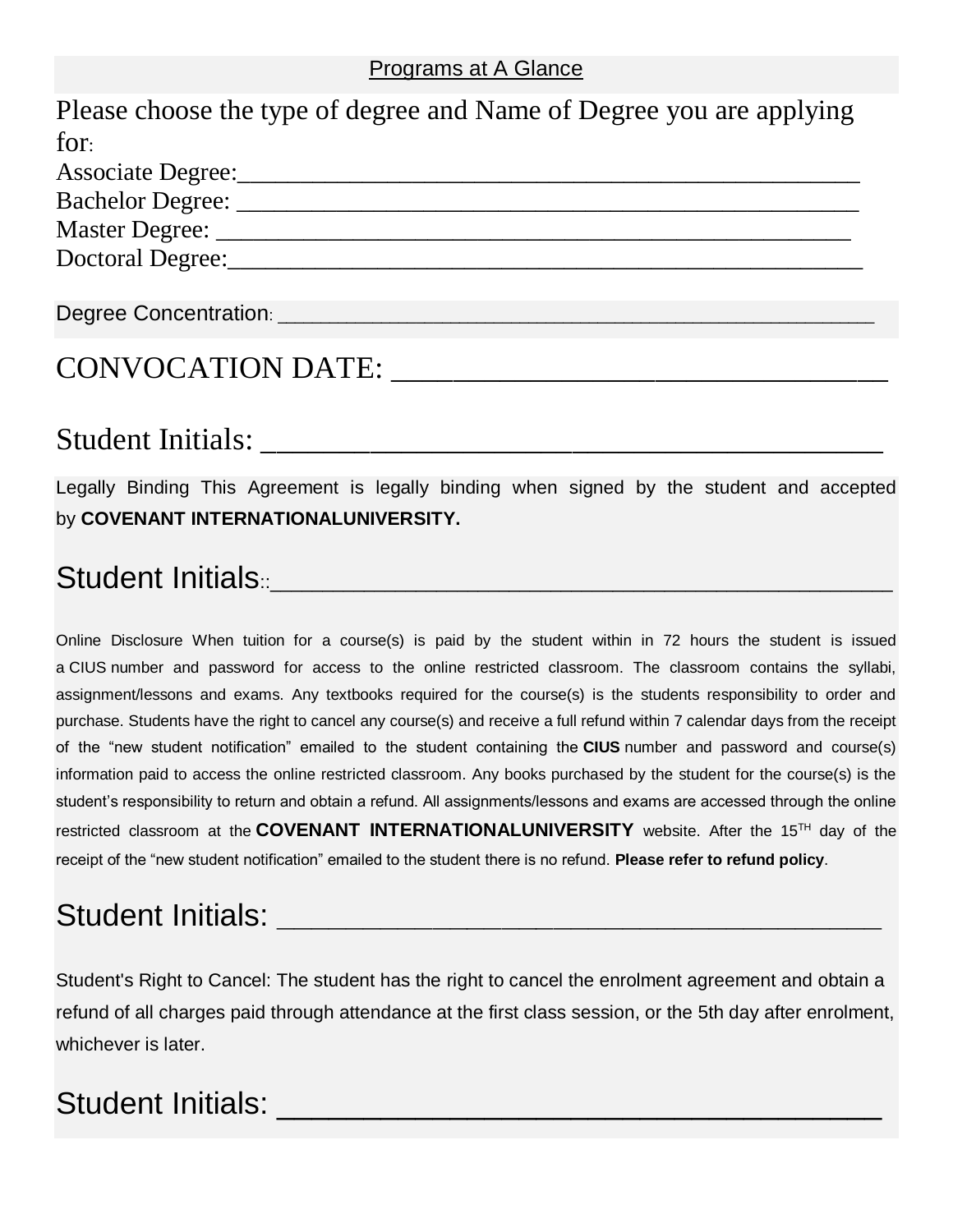Refund Policy Refunds are granted in accordance with the refund policy listed herein. The school shall issue a refund via postal mail to the applicant as outlined herein within fifth (5) days of receipt of the Signed Notice of Cancellation Form. The form is available in the Student Online Classroom, which you may access using your **CIUS** user ID and password. The Applicant must submit the signed "Notice of Cancellation Form" as described herein by postal mail or fax. Postal Mail address:: Covenant **International University**.,.

# Student Initials: **We arrive that**

Transfer Credits "NOTICE CONCERNING TRANSFERABILITY OF CREDITS AND CREDENTIALS EARNED AT OUR INSTITUTION" The transferability of credits you earn at **COVENANT INTERNATIONAL UNIVERSITY** is at the complete discretion of an institution to which you may seek to transfer. Acceptance of the (degree, diploma, or certificate) you earn in (name of educational program) is also at the complete discretion of the institution to which you may seek to transfer. If the (credits or degree, diploma, or certificate) that you earn at this institution are not accepted at the institution to which you seek to transfer, you may be required to repeat some or all of your coursework at that institution. For this reason, you should make sure that your attendance at this institution will meet your educational goals. This may include contacting an institution to which you may seek to transfer after attending **COVENANT INTERNATIONAL UNIVERSITY** to determine if your (credits or degree, diploma or certificate) will transfer."

# Student Initials: **Student**

Received Documents Prior to Signing I certify that I have received the catalogue, and information regarding the school.

# Student Initials: \_\_\_\_\_\_\_\_\_\_\_\_\_\_\_\_\_\_\_\_\_\_\_\_\_\_\_\_\_\_\_\_\_\_\_

Student Name: \_\_\_\_\_\_\_\_\_\_\_\_\_\_\_\_\_\_\_\_\_\_\_\_\_\_\_\_\_\_\_\_\_\_\_\_\_\_\_\_\_\_\_\_\_\_\_\_\_\_\_\_\_\_\_\_

Date: \_\_\_\_\_\_\_\_\_\_\_\_\_\_\_\_\_\_\_\_\_\_\_\_\_\_\_\_\_\_\_\_\_\_\_\_\_\_\_\_\_\_\_\_\_\_\_\_\_\_\_\_\_\_\_\_\_\_\_\_\_\_\_\_

Signature: \_\_\_\_\_\_\_\_\_\_\_\_\_\_\_\_\_\_\_\_\_\_\_\_\_\_\_\_\_\_\_\_\_\_\_\_\_\_\_\_\_\_\_\_\_\_\_\_\_\_\_\_\_\_\_\_\_\_\_\_

Additional Comments:

\_\_\_\_\_\_\_\_\_\_\_\_\_\_\_\_\_\_\_\_\_\_\_\_\_\_\_\_

Please submit when you have finished reading and filling out the enrollment agreement.

\_\_\_\_\_\_\_\_\_\_\_\_\_\_\_\_\_\_\_\_\_\_\_\_\_\_\_\_\_\_\_\_\_\_\_\_\_\_\_\_\_\_\_\_\_\_\_\_\_\_\_\_\_\_\_\_\_\_\_\_\_\_\_\_\_\_\_\_\_\_\_\_\_\_\_\_\_\_\_\_\_\_\_\_\_\_\_\_\_\_ \_\_\_\_\_\_\_\_\_\_\_\_\_\_\_\_\_\_\_\_\_\_\_\_\_\_\_\_\_\_\_\_\_\_\_\_\_\_\_\_\_\_\_\_\_\_\_\_\_\_\_\_\_\_\_\_\_\_\_\_\_\_\_\_\_\_\_\_\_\_\_\_\_\_\_\_\_\_\_\_\_\_\_\_\_\_\_\_\_\_ \_\_\_\_\_\_\_\_\_\_\_\_\_\_\_\_\_\_\_\_\_\_\_\_\_\_\_\_\_\_\_\_\_\_\_\_\_\_\_\_\_\_\_\_\_\_\_\_\_\_\_\_\_\_\_\_\_\_\_\_\_\_\_\_\_\_\_\_\_\_\_\_\_\_\_\_\_\_\_\_\_\_\_\_\_\_\_\_\_\_ \_\_\_\_\_\_\_\_\_\_\_\_\_\_\_\_\_\_\_\_\_\_\_\_\_\_\_\_\_\_\_\_\_\_\_\_\_\_\_\_\_\_\_\_\_\_\_\_\_\_\_\_\_\_\_\_\_\_\_\_\_\_\_\_\_\_\_\_\_\_\_\_\_\_\_\_\_\_\_\_\_\_\_\_\_\_\_\_\_\_

NOTE: Please allow up to five (5) working days to process your application and

assessment.